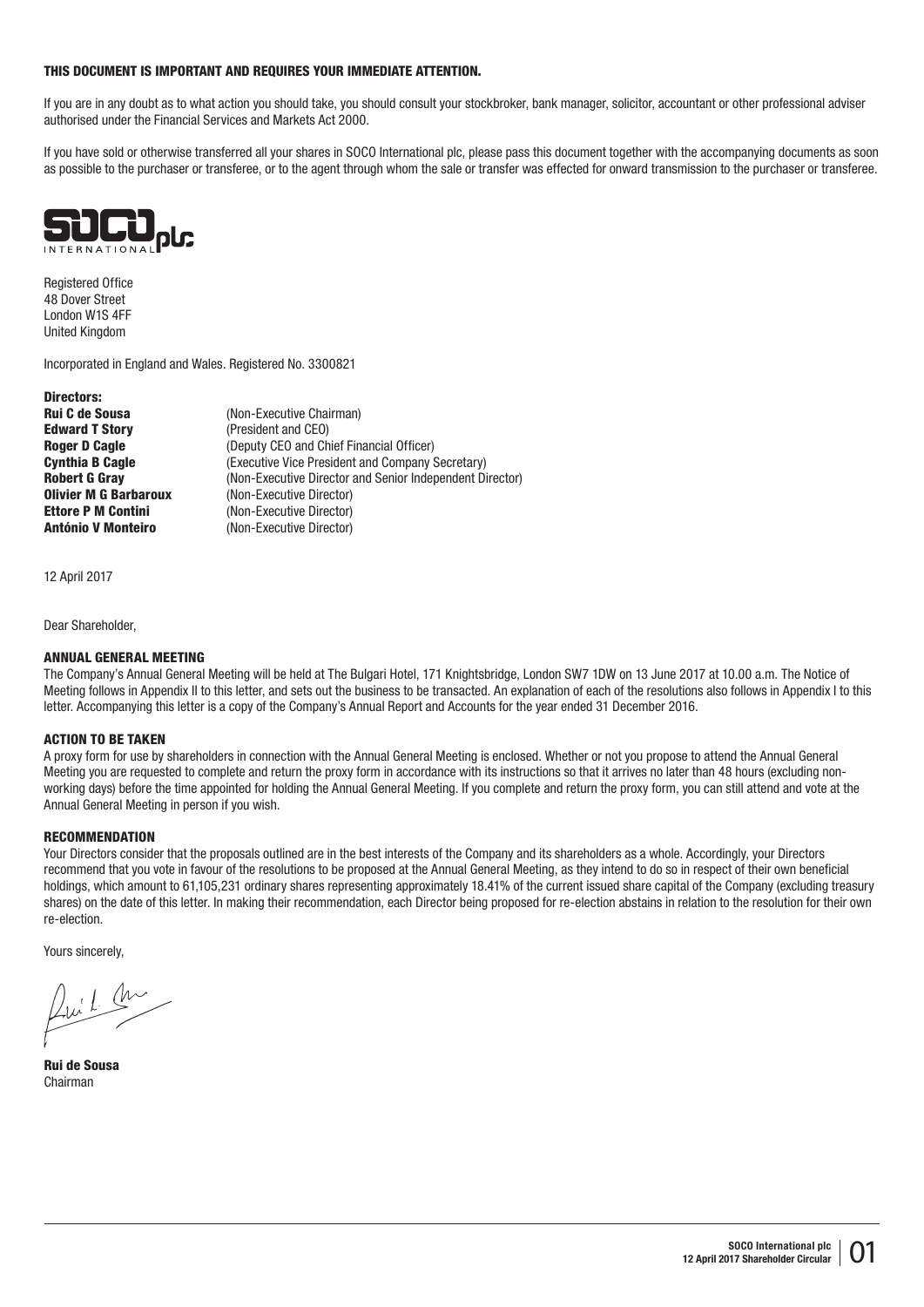# APPENDIX I Explanation of the resolutions to be proposed at the Annual General Meeting ('AGM')

# (a) Resolution 1: To Receive the Annual Report and Accounts

This resolution is to receive the Annual Report and Accounts for the year ended 31 December 2016 including the Strategic, Directors' and Auditors' Reports and the Directors' Remuneration Report ('the Report and Accounts'), accompanying this circular to shareholders.

# (b) Resolution 2: To Declare a Dividend

The Board has recommended a final dividend of 5 pence per ordinary share, which amounts to approximately £20.6 million and which, if approved at the AGM, will be paid on 16 June 2017 to shareholders on the register at the close of business on 26 May 2017.

# (c) Resolution 3: To Approve the Remuneration Policy

Regulations came into force on 1 October 2013, which require the Company to offer shareholders a binding vote on the Company's forward-looking remuneration policy ('the Remuneration Policy') whenever a new policy, or an amendment to the existing policy, is proposed and, in any event, at least every three years. Following the shareholder approval granted at the AGM in 2014, this resolution seeks shareholder approval for the 2017 Remuneration Policy, which forms part of the Directors' Remuneration Report and can be found on page 66 to 72 (inclusive) of the Report and Accounts and, in accordance with the Companies Act 2006 ('the Act'), reflects the requirement for a separate resolution on the Remuneration Policy part of the Directors' Remuneration Report to be put to a vote by shareholders. The vote on the Remuneration Policy is binding in that, once the policy is approved, the Company will not be able to make a remuneration payment to a director or prospective director or a payment for loss of office to a director or past director, unless that payment is consistent with the policy or has been specifically approved by a resolution of the Company's shareholders. If this resolution is approved, the effective date of the Remuneration Policy will be 13 June 2017. Payments will continue to be made to Directors and former Directors (in their capacity as directors) in line with existing contractual arrangements until that date. Once the Remuneration Policy is approved, all payments to current, former and prospective Directors (in their capacity as Directors) will be made in line with the Remuneration Policy or following specific shareholder approval. The Remuneration Policy will be submitted to shareholders for a vote at least every three years, and at such time that a revision is proposed.

# (d) Resolutions 4: Approval of the Directors' Remuneration Report

This resolution seeks, in accordance with section 439 of the Act, shareholder approval for the Directors' Remuneration Report (excluding the part containing the summary of the Remuneration Policy), which can be found on pages 65 to 81 (inclusive) of the Report and Accounts. The Directors' Remuneration Report gives details of the implementation of the Company's current remuneration policy for the Directors in connection with their performance and that of the Company during the year ended 31 December 2016. This vote is advisory and will not affect the way in which the pay policy has been implemented.

The Company's Auditors during the year, Deloitte LLP, have audited those parts of the Directors' Remuneration Report required to be audited and their report may be found on pages 82 to 89 of the Report and Accounts.

# (e) Resolutions 5, 6, 7, 8, 9, 10, 11 and 12: Re-election of Directors

These are resolutions for the re-election as Directors of Rui C de Sousa, Edward T Story, Roger D Cagle, Cynthia B Cagle, Robert G Gray, Olivier M G Barbaroux, Ettore P M Contini and António V Monteiro who retire at this AGM as explained on page 46 of the Report and Accounts, and are being proposed by the Board for re-election.

The re-election of each Director is recommended by the Board in consideration of the results of their individual performance evaluation and demonstration of their commitment and effectiveness as confirmed by the Chairman in respect of the Non-Executive Directors and by the Senior Independent Director in respect of the Chairman. Biographical details of the Directors are set out on page 45 of the Report and Accounts.

#### (f) Resolution 13: Reappointment of Auditors

The Act requires that auditors be appointed at each general meeting at which accounts are laid to hold office until the next such meeting. The appointment of Deloitte LLP as Auditors of the Company terminates at the conclusion of the AGM. This is a resolution to reappoint Deloitte LLP as Auditors of the Company to hold office from the conclusion of this AGM until the conclusion of the next AGM at which accounts are laid before the Company. The Audit & Risk Committee keeps under review the independence and objectivity of the external auditors and further information can be found in the Annual Report and Accounts on page 62. After considering the relevant information, the Audit & Risk Committee has recommended to the Board that Deloitte LLP be reappointed as auditors.

#### (g) Resolution 14: Auditors' Remuneration

It is normal practice for shareholders to resolve at the AGM that the Directors decide on the level of remuneration of the Auditors for the audit work to be carried out by them in the next financial year. The amount of the remuneration paid to the Auditors for the next financial year will be disclosed in the next audited accounts of the Company and will be agreed by the Audit & Risk Committee on behalf of the Directors.

## (h) Resolution 15: Directors' Authority to Allot Securities

Your Directors may allot unissued shares, or grant rights to subscribe for or convert any security into shares in the Company, only if authorised to do so by shareholders. The Directors were so authorised at the Company's AGM in 2016, with such authorisation to expire at the conclusion of this AGM.

Resolution 15 will be proposed as an ordinary resolution to grant new authorities (in substitution for all existing authorities) to allot: (a) shares, or grant rights to subscribe for or convert any security into shares, up to an aggregate nominal amount of £5,532,577 (representing 110,651,540 ordinary shares of £0.05 each), and (b) equity securities up to an aggregate nominal amount of £11,065,155 (representing 221,303,100 ordinary shares of £0.05 each), as reduced by the nominal amount of any shares issued under resolution 15(a), where the allotment is in connection with a rights issue.

In accordance with guidance issued by the Investment Association, these amounts represent approximately one third and approximately two thirds respectively of the total issued ordinary share capital of the Company (excluding 9,122,268 treasury shares of £0.05 each which represent 2.75% of the total ordinary share capital in issue excluding treasury shares) as at 11 April 2017, the latest practicable date prior to the publication of this Notice of Meeting.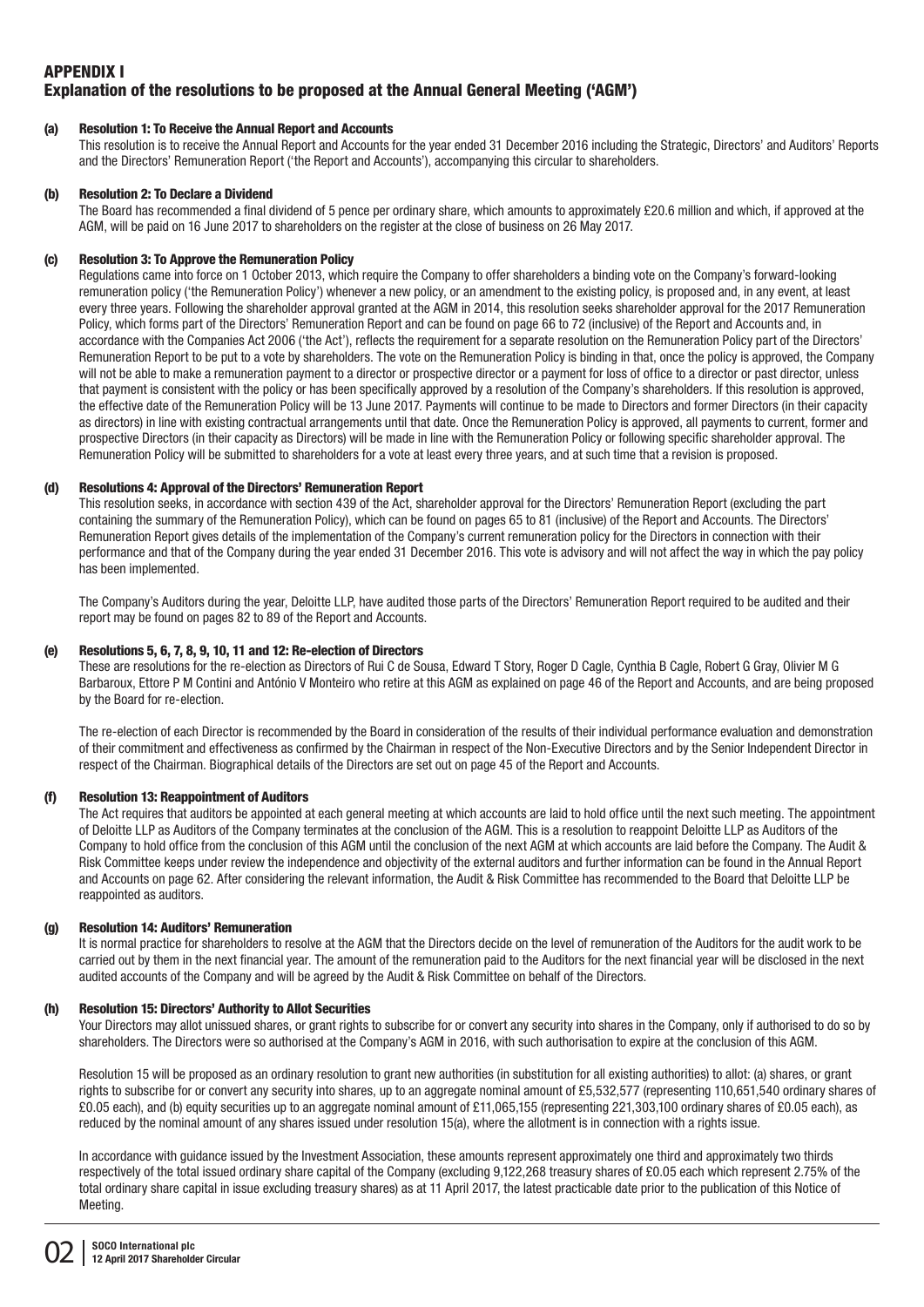If granted, these authorities will expire at the AGM in 2018 or on 30 June 2018, whichever is the earlier. The Directors have no present intention of issuing shares pursuant to this authority, except under resolution 15(a) to satisfy the exercise of options under the Company's employee share option schemes, but the Directors wish to ensure that the Company has maximum flexibility in managing the Company's capital resources.

# (i) Resolutions 16 and 17: Disapplication of Pre-Emption Rights

Resolutions 16 and 17 seek to renew the existing authority from shareholders to allot equity securities or sell treasury shares where they propose to do so for cash and otherwise than to existing shareholders pro rata to their holdings. In line with institutional shareholder guidance, in particular with the Pre-Emption Group's Statement of Principles, as updated in March 2015 (the Statement of Principles) and the publication of the Pre-Emption Group's monitoring report in May 2016, resolutions 16 and 17 will be proposed as two separate special resolutions to grant such authority.

Resolution 16(b) allows the Directors to issue up to 16,597,732 ordinary shares of £0.05 each for cash without having first to offer the shares to existing shareholders. This number represents approximately 5% of the issued share capital of the Company as at 11 April 2017 (the latest practicable date before publication of this notice) and is in line with the Statement of Principles.

In exercising this power, the Directors intend to adhere to the provisions in the Statement of Principles and not to allot shares for cash on a non pre-emptive basis pursuant to the authority in resolution 16(b):

(a) In excess of an amount equal to 5% of the total issued ordinary share capital of the Company excluding treasury shares; or (b) In excess of an amount equal to 7.5% of the total issued ordinary share capital of the Company excluding treasury shares within a rolling three year period, without prior consultation with shareholders.

Resolution 17 will give the Company authority to allot up to an additional 16.597.732 ordinary shares of £0.05 each for cash without having first to offer the shares to existing shareholders. This number represents approximately 5% of the issued share capital of the Company as at 11 April 2017 (the latest practicable date before publication of this notice).

The Directors confirm that, in accordance with the Statement of Principles, that to the extent that the authority in resolution 17(a) is used for an issue of ordinary shares in excess of an amount equal to 5% of the total issued share capital of the Company excluding treasury shares, it is intended that it will only be used in connection with an acquisition or specified capital investment which is announced contemporaneously with the allotment, or which has taken place in the preceding six month period and is disclosed in the announcement of the allotment.

Furthermore, if this authority is exercised, the Company will publish in the next Annual Report:

- The actual level of discount achieved;
- The net proceeds raised:
- How those net proceeds were used; and
- The percentage increase in issued share capital due to non-pre-emptive issuance for cash over the three-year period preceding the issue.

If granted, the authority contained in resolutions 16 and 17 will expire at the conclusion of the AGM in 2018, or on 30 June 2018, whichever is earlier.

#### (j) Resolution 18: Authority for the Company to Buy Back Shares

This resolution will give the Company authority to purchase its own shares in the market up to a limit of 10% of its issued ordinary share capital at 11 April 2017, the latest practicable date prior to the publication of this Notice of Meeting. The maximum and minimum prices are stated in the resolution.

Your Directors believe that it is advantageous for the Company to have this flexibility to make market purchases of its own shares. Your Directors have no present intention for the Company to exercise the authority granted by this resolution, and will exercise this authority only if they are satisfied that a purchase would result in an increase in expected earnings per share and would be in the interests of shareholders generally.

Shares purchased by the Company pursuant to this authority may be held in treasury or may be cancelled. The Company will consider holding repurchased shares pursuant to the authority as treasury shares. This would give the Company the ability to re-issue treasury shares quickly and cost effectively and would provide the Company with additional flexibility in the management of its capital base. Any issues of treasury shares for the purposes of the Company's employee share schemes will be made within the 10% anti-dilution limit set by the Investment Association.

As at 11 April 2017 (the last practicable date prior to publication of this Notice of Meeting), the total number of options over ordinary shares of £0.05 each that were outstanding under all of the Company's share option plans was 9,146,089, which if exercised would represent 2.76% of the Company's issued share capital at that date (excluding treasury shares). If the Company were to purchase its own shares to the fullest possible extent of its authorities (both existing and being sought) from shareholders, this number of outstanding options could potentially represent 3.44% of the issued share capital of the Company (excluding treasury shares as at that date).

#### (k) Resolution 19: Notice Period for General Meetings

Under the Act all listed company general meetings must be held on at least 21 days' notice, but companies may reduce this period to 14 days (other than for AGMs) if shareholders agree to a shorter notice period and the company has met certain requirements for electronic voting. Resolution 19 is therefore being proposed as a special resolution to renew the authority granted by shareholders at last year's AGM which permitted the Company to call general meetings, other than AGMs, on 14 clear days' notice. If the resolution is passed, the authority conferred would be effective until the Company's next AGM, when it is intended that the approval be renewed. The shorter period would not be used as a matter of routine for general meetings, but only where flexibility is merited by the business of the meeting and is thought to be to the advantage of the Company's shareholders as a whole. In order to call a general meeting on less than 21 days clear notice, the Company must make a means of electronic voting available to all shareholders for that meeting.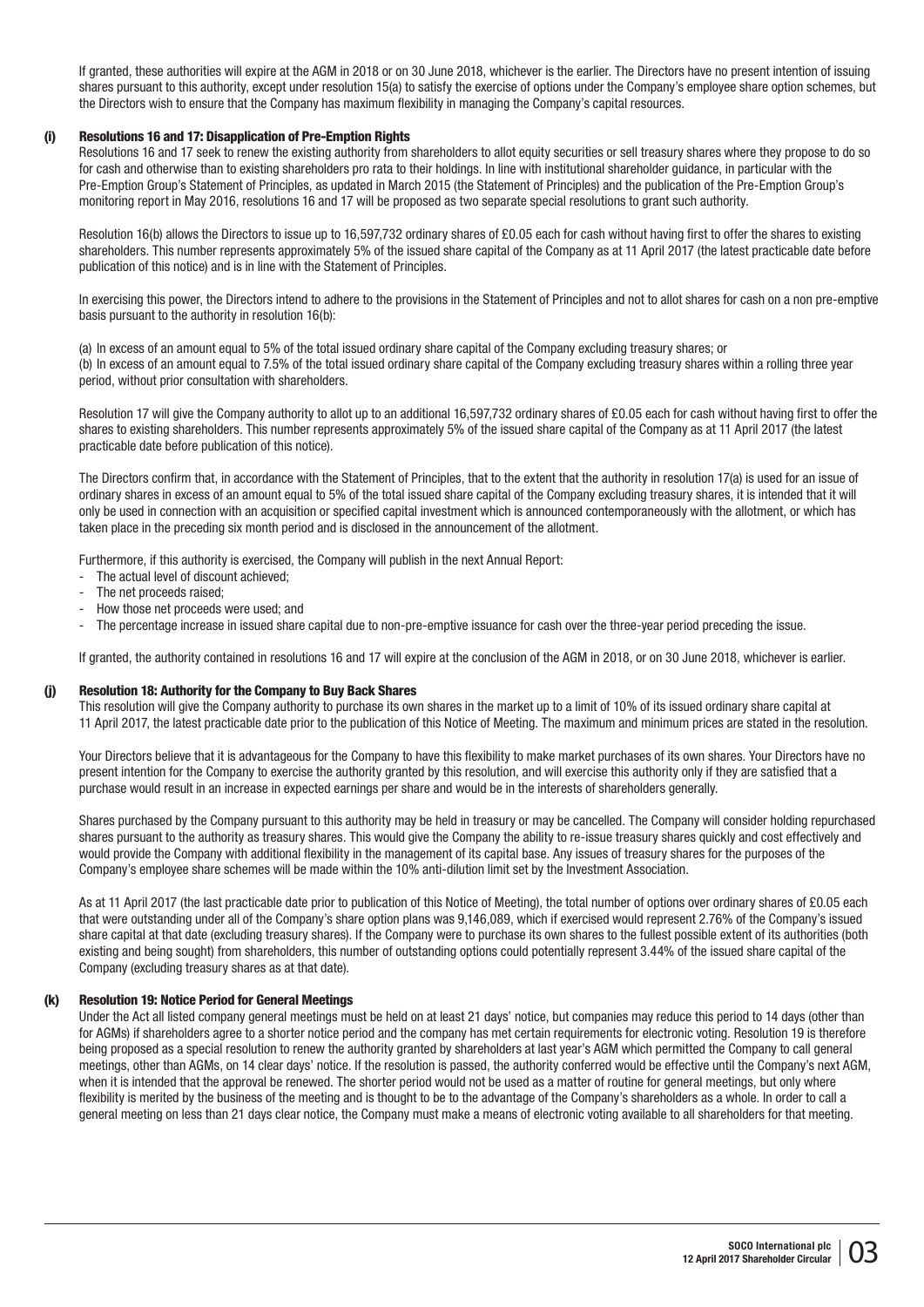# APPENDIX II Notice of Meeting

# SOCO INTERNATIONAL PLC NOTICE OF ANNUAL GENERAL MEETING

Notice is hereby given that the Annual General Meeting of SOCO International plc will be held at The Bulgari Hotel, 171 Knightsbridge, London SW7 1DW on 13 June 2017 at 10.00 a.m.

# Agenda

## To consider and, if thought fit, to approve the following Ordinary Resolutions numbered 1 to 15:

- 1. To receive the Annual Report and Accounts for the financial year ended 31 December 2016, together with the reports of the Directors and Auditors.
- 2. That, upon the recommendation of the directors, a final dividend for the year end 31 December 2016 of 5 pence per ordinary share, which amounts to approximately £20.6 million in total, be declared payable on 16 June 2017 to shareholders whose names appear on the register of members of the Company at the close of business on 26 May 2017.
- 3. To receive and approve the Remuneration Policy as set out on pages 66 to 72 (inclusive of the Report and Accounts for the financial year ended 31 December 2016, such Remuneration Policy to take effect from the date on which this Resolution is passed.
- 4. To receive and approve the Directors' Remuneration Report (excluding the part containing the summary of the Remuneration Policy) as set out on pages 65 to 81 (inclusive) of the Report and Accounts for the financial year ended 31 December 2016.
- 5. To re-elect Rui C de Sousa, who is the Chairman of the Nominations Committee, as a Director.
- 6. To re-elect Edward T Story, who is a member of the Nominations Committee, as a Director.
- 7. To re-elect Roger D Cagle as a Director.
- 8. To re-elect Cynthia B Cagle as a Director.
- 9. To re-elect Robert G Gray, who is the Chairman of the Audit & Risk and Remuneration Committees, and a member of the Remuneration and Nominations Committees, as a Director.
- 10. To re-elect Olivier M G Barbaroux as a Director.
- 11. To re-elect Ettore P M Contini as a Director.
- 12. To re-elect António V M Monteiro, who is the Chairman of the Remuneration Committee and a member of the Audit & Risk and Nominations Committees, as a Director.
- 13. To reappoint Deloitte LLP as Auditors to hold office from the conclusion of this Annual General Meeting until the conclusion of the next Annual General Meeting at which the accounts are laid before the Company.
- 14. To authorise the Audit & Risk Committee, for and on behalf of the Directors, to agree the Auditors' remuneration.
- 15. That, in substitution for all existing authorities, the Directors be generally and unconditionally authorised in accordance with section 551 of the Companies Act 2006 ('the Act') to exercise all the powers of the Company to allot shares in the Company and grant rights to subscribe for, or convert any security into, shares in the Company:
	- a. Up to an aggregate nominal amount of £5,532,577 (such amount to be reduced by the aggregate nominal amount allotted or granted under paragraph (b) below in excess of £5,532,577); and
	- b. Comprising equity securities (as defined in section 560(1) of the Act) up to an aggregate nominal amount of £11,065,155 (such amount to be reduced by the nominal amount of any allotments or grants made under paragraph (a) above) in connection with or pursuant to an offer by way of a rights issue:
		- i. To holders of ordinary shares in proportion (as nearly as may be practicable) to the respective number of ordinary shares held by them on the record date for such allotment; and
		- ii. To holders of other equity securities as required by the rights of those securities or, subject to such rights, as the Directors otherwise consider necessary,

 and so that the Directors may impose such exclusions or other arrangements as they consider necessary or appropriate to deal with fractional entitlements, treasury shares, record dates or legal, regulatory or practical difficulties which may arise under the laws of, or the requirements of any regulatory body or stock exchange in, any territory, or any other matter whatsoever,

such authorities to expire at the conclusion of the next AGM of the Company (or, if earlier, on 30 June 2018), save that the Company may before such expiry make any offer or agreement which would or might require shares to be allotted or rights to subscribe for or convert any security in shares to be granted, after such expiry, and the Directors may allot shares, or grant such rights to subscribe for or to convert any security into shares, in pursuance of any such offer or agreement as if the authorisations conferred hereby had not expired.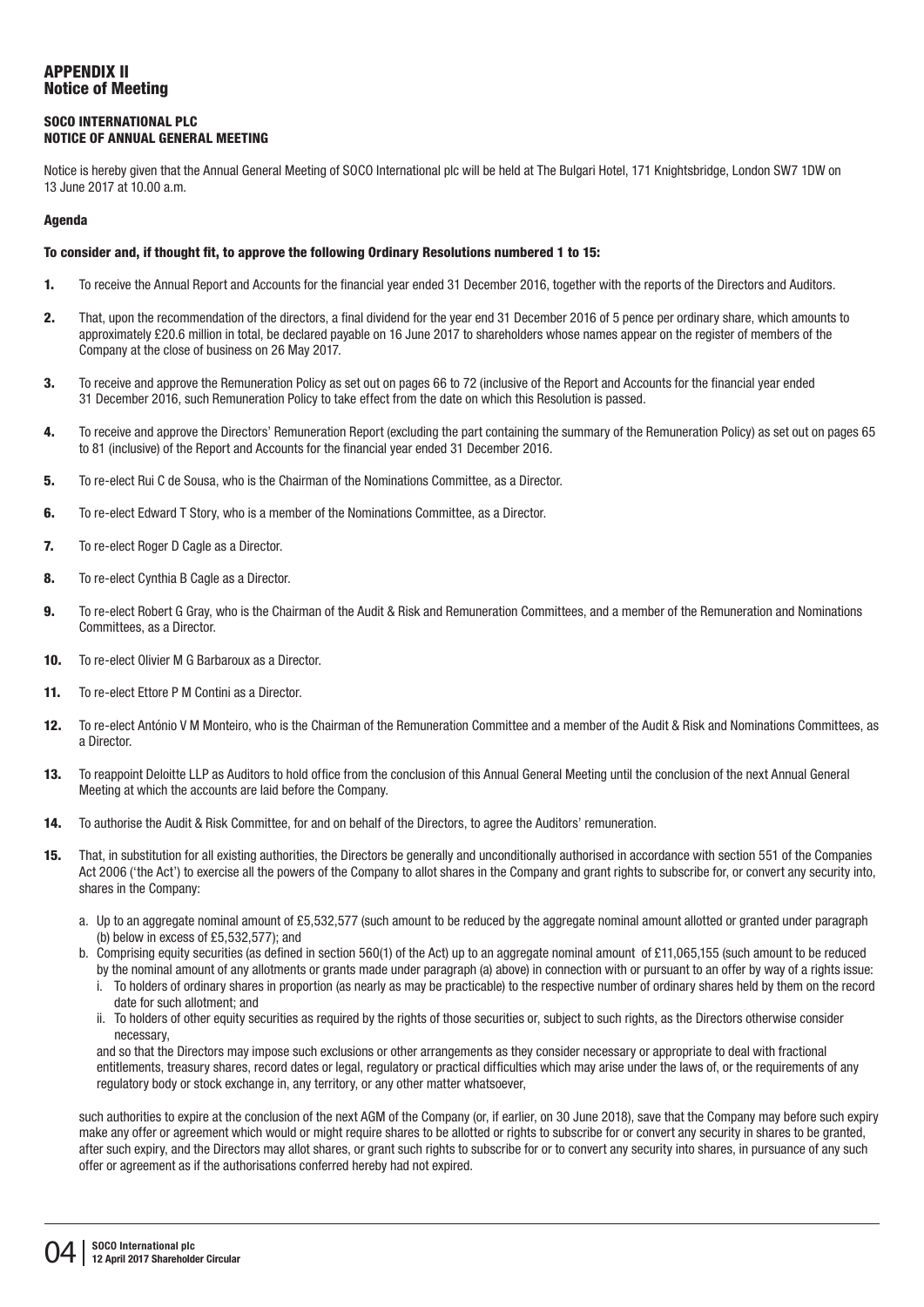## To consider and, if thought fit, to approve the following Special Resolutions numbered 16 to 19:

- 16. That if Resolution 15 is passed, the Board be authorised to allot equity securities (as defined in section 560(1) of the Companies Act 2006) for cash under the authority given by that resolution and/or to sell ordinary shares held by the Company as treasury shares for cash as if section 561 of the Companies Act 2006 did not apply to any such allotment or sale, such authority to be limited to:
	- a. The allotment of equity securities in connection with or pursuant to an offer of, or invitation to acquire, equity securities (but in the case of the authorisation granted under 15(b) by way of a rights issue only):
		- (i) To holders of ordinary shares in proportion (as nearly as may be practicable) to the respective number of ordinary shares held by them on the record date for such allotment or sale; and
		- (ii) To holders of other equity securities as required by the rights of those securities or, subject to such rights, as the Directors otherwise consider necessary,

 and so that the Directors may impose such exclusions or other arrangements as they consider necessary or appropriate to deal with fractional entitlements, treasury shares, record dates or legal, regulatory or practical difficulties which may arise under the laws of, or the requirements of any regulatory body or stock exchange in, any territory, or any other matter whatsoever; and

b. To the allotment of equity securities or sale of treasury shares (otherwise than under paragraph (a.) above) up to an aggregate nominal amount of £829,887, representing not more than 5% of the Company's issued ordinary share capital excluding treasury shares as at 11 April 2017;

such authority to expire at the end of the next AGM of the Company (or, if earlier, at the close of business on 30 June 2018) but, in each case, prior to its expiry the Company may make offers, and enter into agreements, which would, or might, require equity securities to be allotted (and treasury shares to be sold) after the authority expires and the Board may allot equity securities (and sell treasury shares) under any such offer or agreement as if the authority had not expired.

- 17. That if Resolution 15 is passed, the Board be authorised, in addition to any authority granted under Resolution 16, to allot equity securities (as defined in section 560(1) of the Companies Act 2006) for cash under the authority given by Resolution 15 and/or to sell ordinary shares held by the Company as treasury shares for cash as if section 561 of the Companies Act 2006 did not apply to any such allotment or sale, such authority to be:
	- a. Limited to the allotment of equity securities or sale of treasury shares up to an aggregate nominal amount of £829,887 representing not more than 5% of the Company's issued ordinary share capital excluding treasury shares as at 11 April 2017; and
	- b. Used only for the purposes of financing (or refinancing, if the authority is to be used within six months after the original transaction) a transaction which the Board of the Company determines to be an acquisition or other capital investment of a kind contemplated by the Statement of Principles on Disapplying Pre-Emption Rights most recently published by the Pre-Emption Group prior to the date of this notice,

such authority to expire at the end of the next AGM of the Company (or, if earlier, at the close of business on 30 June 2018) but, in each case, prior to its expiry the Company may make offers, and enter into agreements, which would, or might, require equity securities to be allotted (and treasury shares to be sold) after the authority expires and the Board may allot equity securities (and sell treasury shares) under any such offer or agreement as if the authority had not expired.

- 18. That, in substitution for all existing powers, the Company is generally and unconditionally authorised for the purposes of section 701 of the Companies Act 2006 (the Act) to make market purchases (within the meaning of section 693(4) of the Act) of its ordinary shares on such terms and in such manner as the Directors may from time to time determine, and where such shares are held as treasury shares the Company may use them for the purposes of its employee share schemes, provided that:
	- a. The maximum number of ordinary shares which may be purchased is 33,195,464 ordinary shares of £0.05 each (representing 10% of the Company's issued ordinary share capital);
	- b. The minimum price that may be paid for each ordinary share is the nominal amount of such share, and the maximum price that may be paid for each ordinary share is the highest of:
		- i. An amount equal to 105% of the average of the middle market quotations for an ordinary share of the Company as derived from the Daily Official List of the London Stock Exchange for the five business days immediately preceding the day on which such share is contracted to be purchased; and
		- ii. The higher of the price of the last independent trade and the highest current independent bid on the trading venues where the purchase is carried out, (in each case, exclusive of expenses);
	- c. This authority shall expire at the conclusion of the next AGM of the Company or, if earlier, on 30 June 2018; and the Company may, before this authority expires, make a contract to purchase ordinary shares that will or may be executed or completed wholly or partly after the expiry of this authority, and may make purchases of ordinary shares pursuant to it as if this authority had not expired.
- 19. That a general meeting of the Company (other than an Annual General Meeting) may be called on not less than 14 clear days' notice.

#### By order of the Board

Cynthia B Cagle Company Secretary 12 April 2017

#### Registered Office:

48 Dover Street London W1S 4FF United Kingdom

Registered in England No. 3300821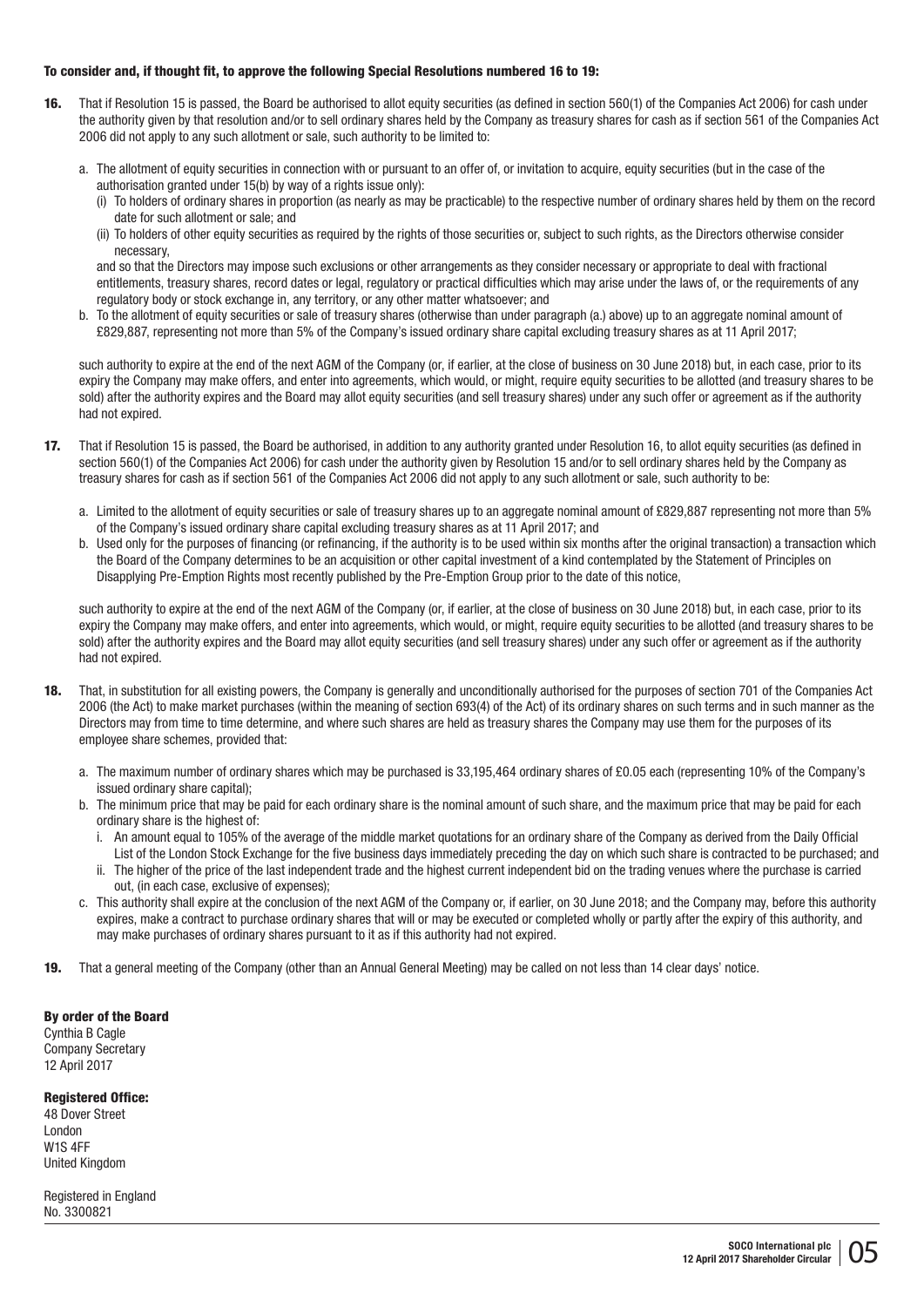# NOTES

#### 1. Proxies

Only holders of shares and their proxies or duly appointed corporate representatives are entitled to attend and vote at the Annual General Meeting ('AGM'). A member is entitled to appoint another person as his proxy to exercise all or any of his rights to attend, to speak and to vote at the meeting. A member may appoint more than one proxy in relation to the meeting, provided that each proxy is appointed to exercise the rights attached to a different share or shares held by him. A proxy need not be a member of the Company. Where a member appoints a proxy other than the Chairman of the meeting, it is that member's responsibility to ensure that the proxy attends the meeting and acts upon the member's voting intentions.

A Form of Proxy is enclosed with this notice and instructions for completion are shown on the form. To be valid, Forms of Proxy need to be deposited at the office of the Company's registrar, Equiniti Limited at Aspect House, Spencer Road, Lancing, West Sussex BN99 6DA not later than 10.00 a.m. on 9 June 2017. Completion of a Form of Proxy, or other instrument appointing a proxy or a CREST Proxy Instruction (see Note 3 below) will not preclude a member attending and voting in person at the AGM if he/she wishes to do so.

If you wish to register your proxy appointments or vote electronically via the www.sharevote.co.uk website, see Note 2 below. If you are a CREST member and wish to register the appointment of a proxy by using the CREST electronic proxy appointment service, see Note 3 below.

#### 2. Online voting

Members may register their proxy appointments or vote electronically via the www.sharevote.co.uk website, where full details of the procedure are given. Members will need the Voting ID, Task ID and Shareholder Reference Number set out on the Form of Proxy. A Form of Proxy lodged electronically will be invalid unless it is lodged at the electronic address specified in this Note 2 no later than 10.00 a.m. on 9 June 2017. Alternatively, if members are registered with the Equiniti online portfolio service 'Shareview.co.uk', they can vote by logging on with a User ID and Pin, clicking on the link to vote and follow the on-screen instructions. Members are advised to read the terms and conditions of use carefully.

Electronic communication facilities are available to all shareholders and those who use them will not be disadvantaged. The Company will not accept any communication that is found to contain a computer virus.

#### 3. CREST Proxy instructions

If you are a member of CREST, you may register the appointment of a proxy by using the CREST electronic proxy appointment service.

CREST members who wish to appoint a proxy or proxies through the CREST electronic proxy appointment service may do so for the AGM and any adjournment(s) thereof by using the procedures described in the CREST Manual, subject to the provisions of the Company's articles of association. CREST personal members or other CREST sponsored members, and those CREST members who have appointed a voting service provider(s), should refer to their CREST sponsor or voting service provider(s), who will be able to take the appropriate action on their behalf.

In order for a proxy appointment or instruction made using the CREST service to be valid, the appropriate CREST message (a CREST Proxy Instruction) must be properly authenticated in accordance with Euroclear UK and Ireland (formerly CRESTCo) specifications and must contain the information required for such instructions, as described in the CREST Manual (available via www.euroclear.com). The message, regardless of whether it constitutes the appointment of a proxy or an amendment to the instruction given to a previously appointed proxy, must, in order to be valid, be transmitted so as to be received by the issuer's agent (ID RA19) by 10.00 a.m. on 9 June 2017.

For this purpose, the time of receipt will be taken to be the time (as determined by the time stamp applied to the message by the CREST Applications Host) from which the issuer's agent is able to retrieve the message by enquiry to CREST in the manner prescribed by CREST. After this time any change of instructions to proxies appointed through CREST should be communicated to the appointee through other means.

CREST members and, where applicable, their CREST sponsors or voting service provider(s) should note that Euroclear UK and Ireland (formerly CRESTCo) does not make available special procedures in CREST for any particular messages. Normal system timings and limitations will therefore apply in relation to the input of CREST Proxy Instructions. It is the responsibility of the CREST member concerned to take (or, if the CREST member is a CREST personal member or sponsored member or has appointed a voting service provider[s], to procure that his CREST sponsor or voting service provider[s] take[s]) such action as shall be necessary to ensure that a message is transmitted by means of the CREST system by any particular time. In this connection, CREST members and, where applicable, their CREST sponsors or voting service provider(s) are referred, in particular, to those sections of the CREST Manual concerning practical limitations of the CREST system and timings.

The Company may treat as invalid a CREST Proxy Instruction in the circumstances set out in Regulation 35(5)(a) of the Uncertificated Securities Regulations 2001.

#### 4. Documents on display

Copies of Executive Directors' service agreements and copies of the terms and conditions of appointment of Non-Executive Directors are available for inspection at the offices of Clifford Chance LLP, 10 Upper Bank Street, London, E14 5JJ, United Kingdom during normal business hours from the date of this Notice of Meeting until the close of the AGM (Saturdays, Sundays and public holidays excepted) and will be available for inspection at the place of the AGM for at least 15 minutes prior to and during the meeting.

# 5. Right to attend and vote

Pursuant to regulation 41 of the Uncertificated Securities Regulations 2001, the Company specifies that in order to have the right to attend and vote at the meeting (and also for the purpose of determining how many votes a person entitled to attend and vote may cast), a person must be entered on the register of members of the Company at 6.30 p.m. on 9 June 2017 or, in the event of any adjournment, at 6.30 p.m. on the date which is two days (excluding non-working days) before the day of the adjourned meeting.

Changes to entries on the register of members after this time shall be disregarded in determining the rights of any person to attend or vote at the meeting.